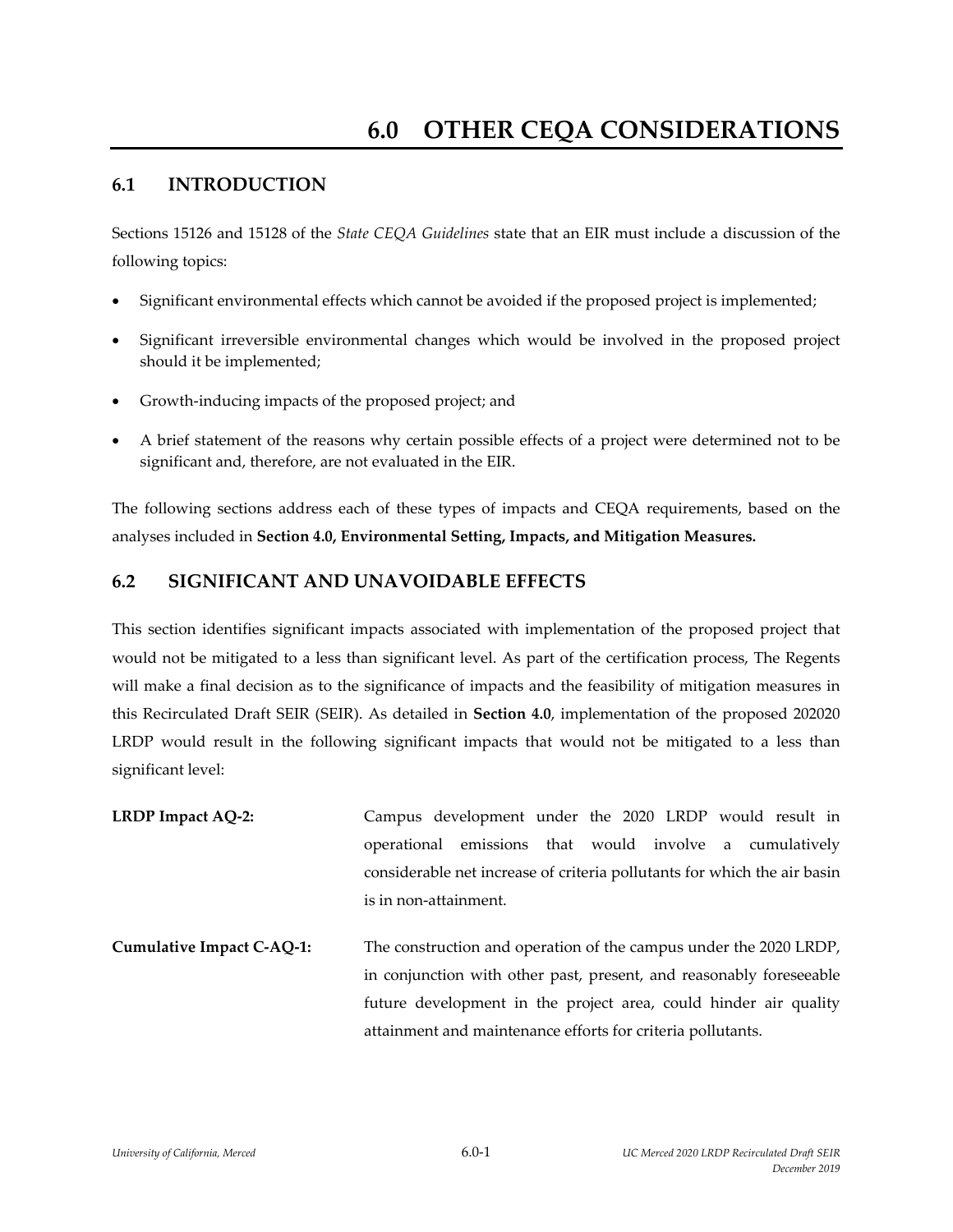- **Cumulative Impact C‐HYD‐2:**  Development of the campus under the 2020 LRDP, in conjunction with other past, present, and reasonably foreseeable future development in the project area, would not substantially interfere with groundwater recharge but would deplete groundwater supplies and contribute to the overdraft of the regional groundwater aquifer.
- **LRDP Impact TRANS‐1:**  Implementation of the 2020 LRDP would significantly affect study area intersections during peak commute hours under 2030 plus project conditions.
- **Cumulative Impact C‐TRANS‐1:** Implementation of the 2020 LRDP would significantly impact study area intersections during peak commute hours under 2035 plus project conditions.

### **6.3 ANALYSIS OF IRREVERSIBLE CHANGES**

Section 15126.2(c) of the *State CEQA Guidelines* requires a discussion of any significant irreversible environmental changes that would be caused by the proposed project. Specifically, Section 15126.2(c) states:

*Uses of nonrenewable resources during the initial and continued phases of the project may be irreversible, since a large commitment of such resources makes removal or nonuse thereafter unlikely. Primary impacts and, particularly, secondary impacts (such as highway improvement which provides access to a previously inaccessible area) generally commit future generations to similar uses. Also, irreversible damage can result from environmental accidents associated with the project. Irretrievable commitments of resources should be evaluated to assure that such current consumption is justified.*

Generally, a project would result in significant irreversible environmental changes if:

- The project would generally commit future generations to similar uses at the project site.
- The proposed consumption of resources is not justified (e.g., the project involves the wasteful use of energy).
- The project would involve a large commitment of nonrenewable resources.
- The project would involve uses in which irreversible damage could result from any potential environmental accidents associated with the project.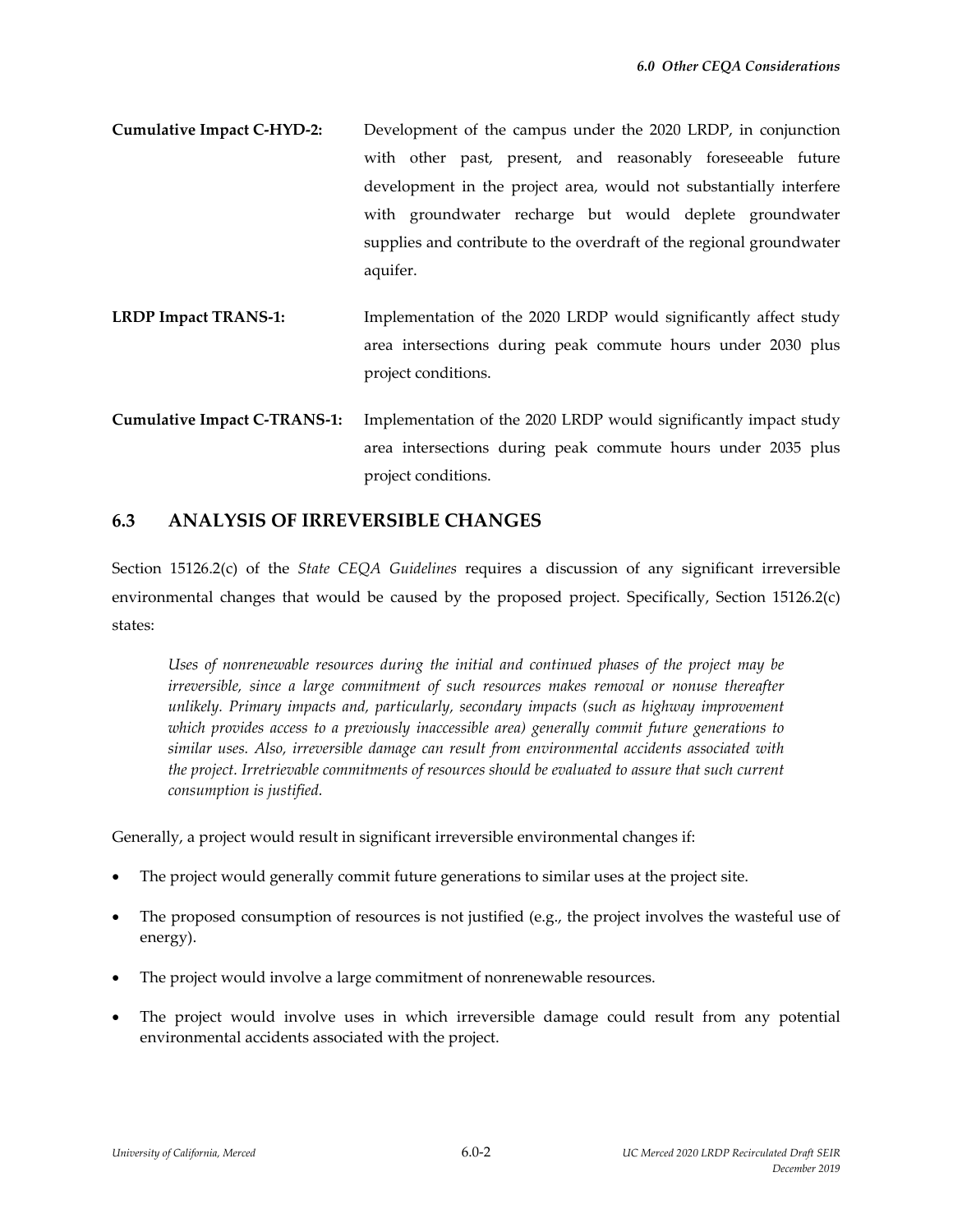Development under the proposed 2020 LRDP would result in the continued commitment of the UC Merced campus lands to institutional uses, thereby precluding any other uses for the lifespan of the campus. The University of California's ownership of the campus represents a long-term commitment of the campus lands to an institutional use. Restoration of the campus to pre‐developed conditions would not be feasible given the degree of disturbance, the urbanization of the area, and the level of capital investment.

Additional irreversible commitments to future uses include those related to new development on the lands designated Campus Mixed Use (CMU). Development of these lands would constitute an irreversible use of these lands because once buildings or pavement are constructed, the underlying soils would no longer be available for other uses. Campus growth under the 2020 LRDP would result in the loss of approximately 100 acres of undeveloped although disturbed land, which provides some habitat value and has historically been used for grazing. As discussed in **Section 4.2**, **Biological Resources**, UC Merced would implement mitigation measures to reduce impacts to sensitive biological resources, and UC Merced has already preserved and enhanced appropriate habitat elsewhere in the vicinity of the campus. Several thousand acres of land owned or conserved by the University are and will continue to be available for grazing.

Resources that will be permanently and continually consumed by project implementation include water, electricity, natural gas, and fossil fuels. However, the consumption of these resources would not represent unnecessary, inefficient, or wasteful use of resources. The growth in enrollment is responsive to growth that has already occurred in the state as the children mature to college age. Therefore, natural resources are currently being consumed by this demographic group and would continue to be consumed by this group at some location. Nonetheless, construction activities related to the proposed 2020 LRDP would result in the irretrievable commitment of nonrenewable energy resources, primarily in the form of fossil fuels (including fuel oil, natural gas, and gasoline) for automobiles and construction equipment.

UC Merced has instituted several water conservation measures. These include a water conservation program to reduce the use of irrigation water by using drought tolerant species in landscaping, installing drip irrigation where appropriate, using automatic timing systems to apply irrigation water during the part of the day when evaporation rates are low, and installing of water meters. UC Merced has been installing low‐flow fixtures in new buildings to minimize water consumption.

UC Merced has also instituted lighting and other energy conservation measures including up‐to‐date energy-saving equipment. Lighting conservation efforts in new construction include installation of occupancy sensors to automatically turn off lights when not in use, lighting reflectors, electronic ballasts, and energy-efficient lamps. In addition, UC Merced will continue to construct new facilities under the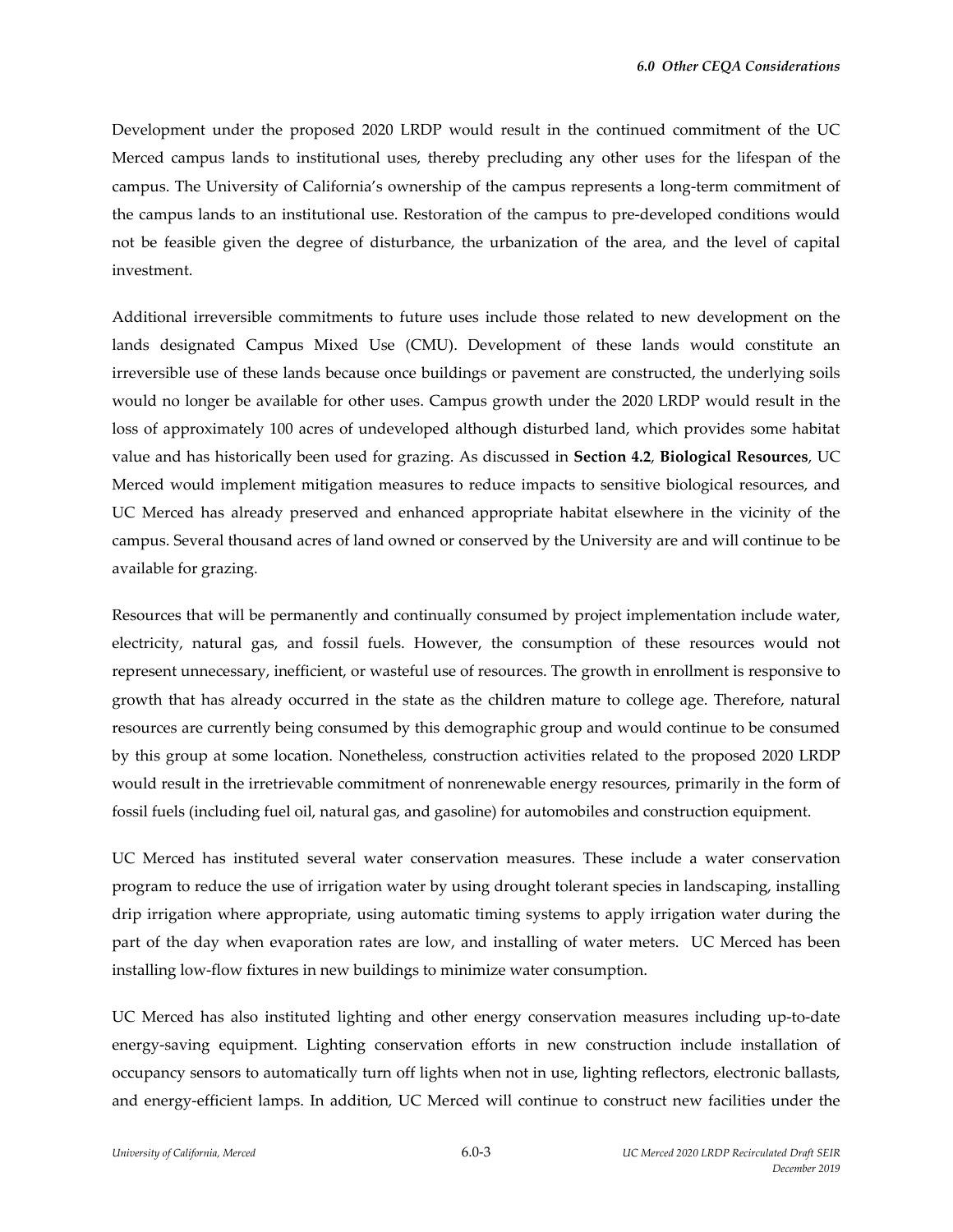2020 LRDP in accordance with the UC Green Building Policy, which requires campuses to outperform the energy requirements of the California Building Code by at least 20 percent on all new construction and major renovation projects (except acute care facilities) or meet UCʹs Whole Building Energy Targets.

With respect to operational activities on the campus, compliance with all applicable building codes and standard campus conservation features would ensure that all natural resources, including water, are conserved to the maximum extent feasible. It is also possible that new technologies or systems will emerge, or will become more cost-effective or user-friendly, to further reduce the campus's reliance upon nonrenewable energy resources. Overall, the consumption of natural resources would increase at a lesser rate than the projected population increase due to the variety of energy and water conservation measures that UC Merced has implemented and will continue to implement.

The *State CEQA Guidelines* also require a discussion of the potential for irreversible environmental damage caused by an accident associated with the project. While UC Merced uses, transports, stores, and disposes of hazardous wastes, as described in Section 4.7, Hazards and Hazardous Materials of the 2009 LRDP EIS/EIR, UC Merced complies with all applicable state and federal laws and existing campus programs, practices, and procedures related to hazardous materials, which reduces the likelihood and severity of accidents that could result in irreversible environmental damage. In fact, over the campus's nearly 15‐year history, there has never been an accident that resulted in irreversible environmental damage, indicating that current practices with respect to hazardous materials handling are adequate, and thus the potential for campus development under the 2020 LRDP to cause irreversible environmental damage from an accident or upset of hazardous materials, is less than significant.

#### **6.4 GROWTH‐INDUCING IMPACTS**

This section evaluates the potential for campus development under the 2020 LRDP to induce growth in eastern Merced County. Section 15126.2(d) of the *State CEQA Guidelines* requires that an EIR include a discussion of the potential for a proposed project to foster economic or population growth, or the construction of additional housing, either directly or indirectly, in the surrounding environment.

The *State CEQA Guidelines* do not provide specific criteria for evaluating growth inducement and state that it must not be assumed that growth in an area is necessarily beneficial, detrimental, or of little significance to the environment. Growth inducement is generally not quantified, but is instead evaluated as either occurring, or not occurring, with implementation of a project. The identification of growth‐ inducing impacts is generally informational, and mitigation of growth inducement is not required by CEQA. It must be emphasized that the *State CEQA Guidelines* require an EIR to "discuss the ways" that a project could be growth inducing and to, "discuss the characteristics of some projects that may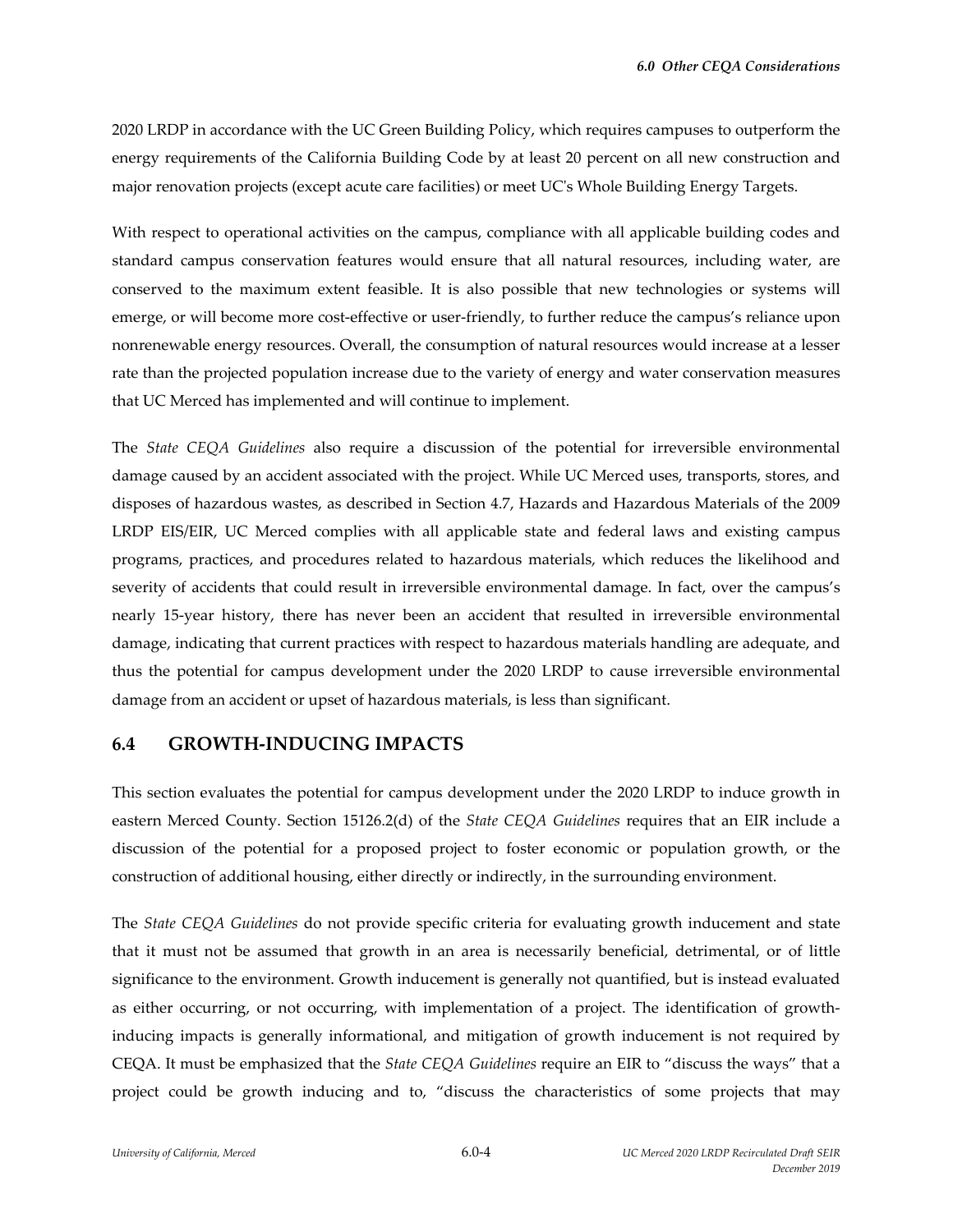encourage…activities that could significantly affect the environment." However, the *State CEQA Guidelines* do not require an EIR to predict or speculate specifically where such growth would occur, in what form it would occur, or when it would occur.

For the purposes of this analysis, the proposed project would be considered growth inducing if it meets either of the following criteria:

- The proposed project causes economic expansion and population growth through employment expansion and/or the construction of new housing, or
- The proposed project removes an obstacle to population growth (for example, through the expansion of public services or utilities into an area that does not presently receive these services), or through the provision of new access to an area, or a change in a restrictive zoning or General Plan land use designation.

An evaluation of the proposed project compared against these criteria is provided below. In addition, because local land use plans provide for land use development patterns and growth policies allow for the orderly expansion of development supported by adequate public services, (e.g., water supply, roadway infrastructure, sewer service and solid waste service), growth induced by the proposed project would be considered adverse only if the growth is not consistent with the land use plans and growth management plans and policies for the area affected.

## **6.4.1 Growth Induced by Employment Expansion and Provision of Housing**

## *Campus‐Related Direct Growth*

The growth and development of a large institution such as a major research university could result in a substantial growth in a region's population and employment. The UC Merced campus would continue to draw students, faculty, and employees from both the surrounding region and other parts of the state and country. In addition to the direct population changes that would result from any nonlocal students, faculty, and staff and their dependents relocating to Merced County, additional increases in employment and population could result as campus‐serving businesses or other population‐serving businesses move or expand in the area in response to increased demand.

The 2009 LRDP EIS/EIR analyzed the potential for campus development under the 2009 LRDP to result in substantial population growth in the City of Merced and Merced County. The analysis in the 2009 LRDP EIS/EIR was based on the assumption that campus enrollment would increase to 25,000 students by 2030 and that the campus would have an employee population of 6,560 faculty and staff for a total of 31,560 persons. The EIS/EIR estimated students and employees who would be already living in the area and hence would not represent new population and the number of persons who would be new to the area.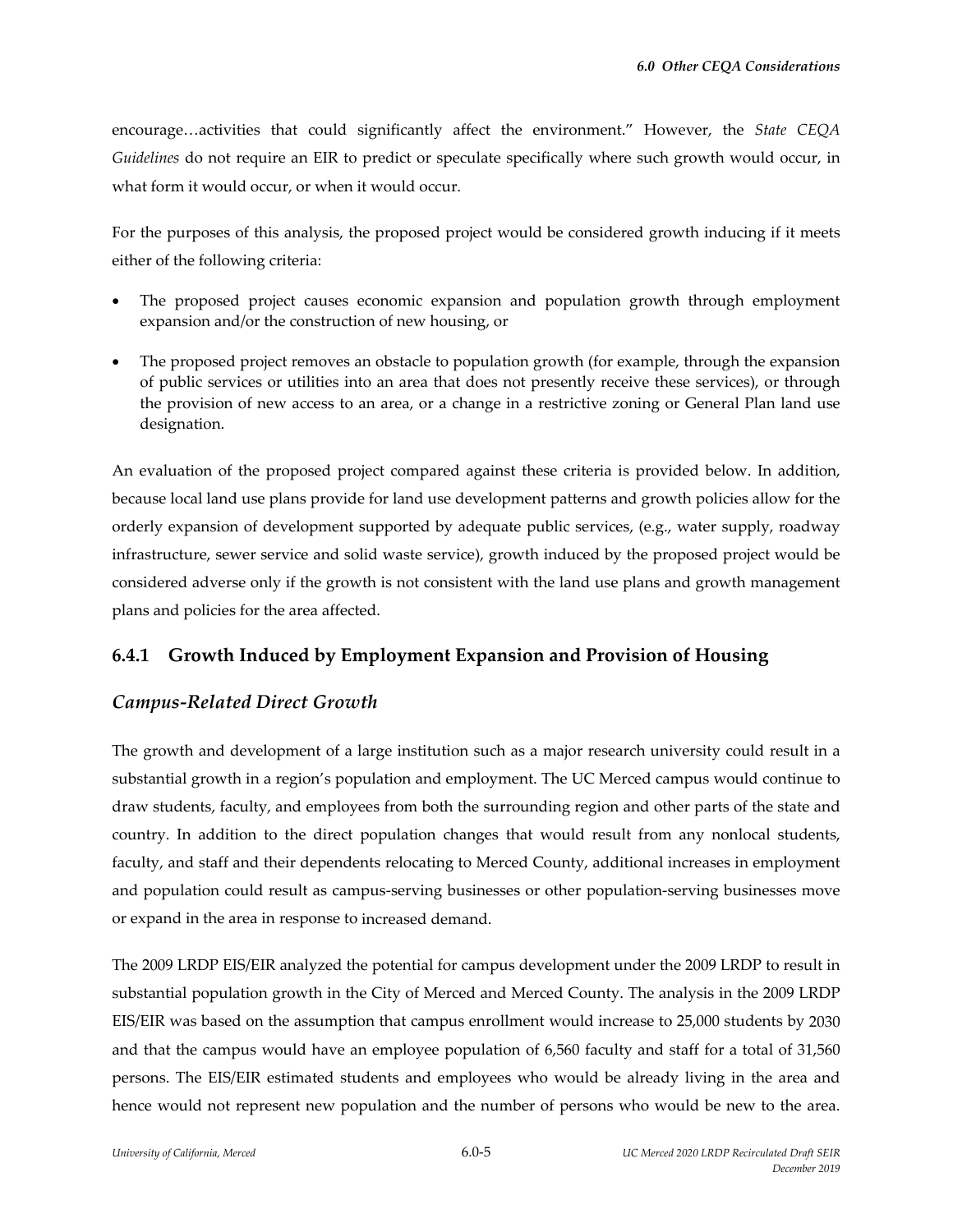The EIS/EIR also estimated the number of dependents that would accompany the students and employees that would relocate into the City of Merced and the County. The EIS/EIR projected that between 2009 and 2030, a population of approximately 38,044 persons associated with the campus would be added to the area.

As explained in **Section 1.0, Introduction**, the University has revised its enrollment projections through 2030 down substantially. Enrollment at UC Merced is expected to grow at a slower pace than originally anticipated, adding no more than about 5,300 additional students between 2020 and 2030. The campus is now projected to reach an enrollment of 15,000 students at full development under the 2020 LRDP and is expected to have a total population of 17,411 including students, staff, faculty, and researchers, which is substantially less than 31,560 persons previously projected for 2030. The University has not projected enrollment growth beyond 2030 as it will be largely dependent on future student demand and funding for additional facilities.

In order to estimate how many new persons would relocate to the Merced area, this SEIR conservatively assumes that all of the new students that would enroll between 2020 and 2030 would be non‐local and would move into the area in order to study at UC Merced. This SEIR also assumes that all of the new faculty and 50 percent of the new staff would relocate to the Merced area at the time that they are hired by the University (see **Section 4.6, Population and Housing,** for demographic data and assumptions used in this SEIR). Some of the non-local students, faculty, and staff would also be accompanied by dependents. Therefore, by providing opportunities for education and employment, the 2020 LRDP would directly increase the population of Merced County and adjacent Stanislaus and Madera Counties by about 6,431 persons.

To address this direct growth, the 2020 LRDP includes land area to house half of the campus's student population at full development. As discussed in **Section 4.6, Population and Housing,** with half the students housed on the campus, the remainder of the new students and all of the new nonlocal faculty and staff would require a total of about 2,000 dwelling units. A comparison of this housing demand to available existing and projected housing supply in the City of Merced, other Merced County cities, and in the cities in the adjoining counties shows that ample housing would be available.

In summary, some of the direct growth impacts of the campus would be captured within the campus whereas some of the direct growth impacts would occur in the City of Merced and other communities near the campus where the new population would reside. The environmental consequences of this direct growth are evaluated in relevant technical sections of this SEIR, including the effects of this growth on traffic, air quality, noise, housing supply, and water supply, as well as in the analysis of cumulative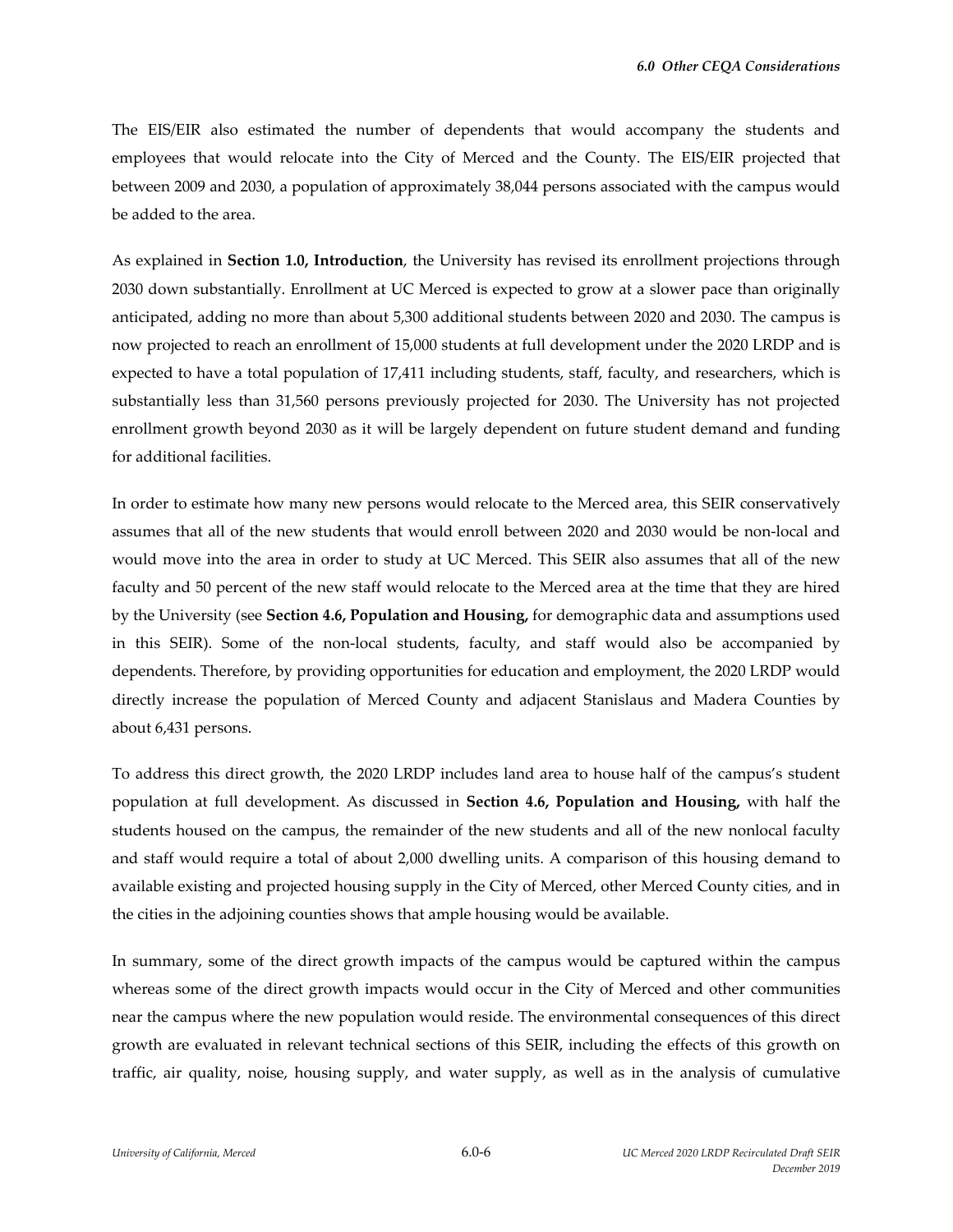impacts. To the extent that there would be significant impacts from this direct growth, those would be mitigated by the mitigation measures included in this SEIR.

#### *Campus‐Related Indirect and Induced Growth*

The development of the campus would not only result in the direct growth in the population of Merced and adjoining counties as described above but would be expected to generate additional indirect and induced growth (hereinafter induced growth) within the regional economy through the workings of the income multiplier and the magnet effect of a major research university. The nature and magnitude of this induced growth is first discussed below, followed by a discussion of its environmental consequences.

In 2000, when the new campus was first proposed in Merced County, a study of the multiplier effect of the new campus was commissioned by Merced County. That study conducted by EPS analyzed the projected expenditures of campus students and employees and the expenditures made by UC Merced within the regional economy and estimated the number of the induced jobs that would be supported by this spending (EPS 2000). The study concluded that at an enrollment level of 25,000 students and with 6,560 faculty and staff, the direct jobs at the campus and the spending by the students and UC Merced would generate approximately 6,000 additional jobs in the regional economy. However, as noted above, the projected size of the campus in 2030 is reduced from an enrollment level of 25,000 FTE students to 15,000 students, and instead of 6,560 faculty and staff in 2030, UC Merced is expected to have 2,411 employees on the campus and another 300 employees in facilities off campus for a total of 2,711 employees. Using the same ratio of induced jobs to enrollment that is in the 2000 study, with this reduced enrollment, UC Merced would result in approximately 3,600 induced jobs in Merced and adjoining counties.

The induced jobs are not expected to result in substantial additional growth impacts of their own. A large influx of non‐local population into Merced and adjoining counties in response to these induced jobs is not expected for several reasons. A large number of these indirect and induced jobs would be in the retail and services sectors and would not require special skills. Therefore, it would be reasonable to assume that the majority of these jobs would be filled by persons already residing in the area that either are unemployed, underemployed, or would like to work locally instead of commuting to other communities, or by students at the campus, or dependents and spouses of the faculty and staff who move into the area in response to the new direct jobs at UC Merced. Based on the State of California Employment Developmental Department, the average annual unemployment rate in the county has also historically been high and has ranged between 9.3 percent and 14.5 percent in the last 5 years (2018). Therefore, a pool of local labor should also be available to fill these induced jobs.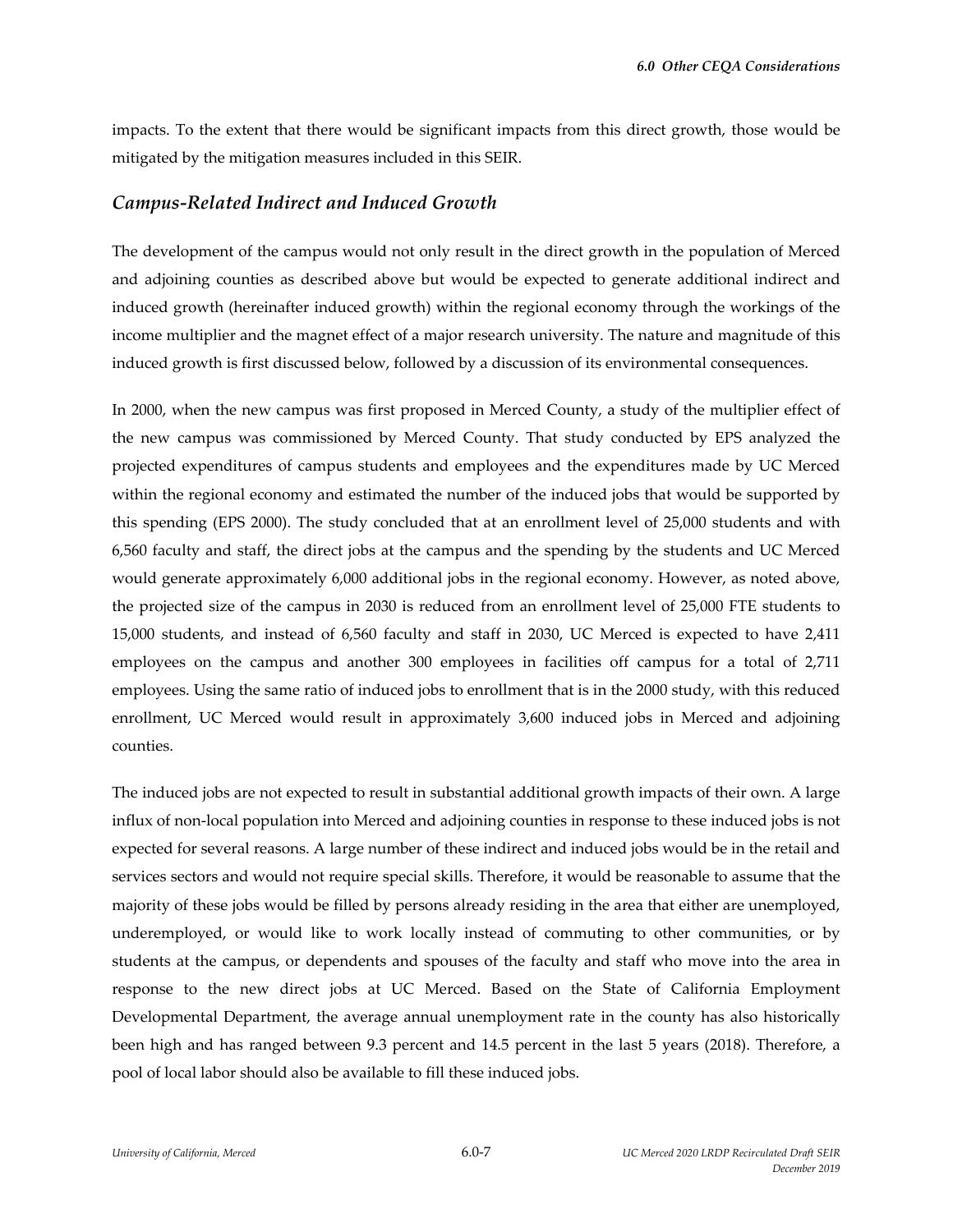It is acknowledged that some potential remains for induced growth to occur, particularly in geographic areas that are proximate to the campus. The pressure to develop would be the greatest along the Bellevue corridor and the lands to the south of the campus because of their proximity to the campus. Lands to the north and east of the campus would not be developed because they are conservation lands. Lands to the south of Yosemite Avenue would be too distant to experience the same growth pressure as lands along Bellevue corridor. Besides those lands are prime farmlands and conversion of that land to urban uses would not be allowed under the County policies that control the conversion of prime farmlands.

Recognizing the potential growth pressures on land along Bellevue Road leading to the campus, in developing the Merced 2030 Vision General Plan, the City redefined its SUDP boundary and sphere of influence (SOI) to encompass the lands on either side of Bellevue Road between G Street and Lake Road. By commencing the planning for the development of this area, the City is reducing the potential for haphazard and unplanned growth that may otherwise occur.

The environmental effects from the development of housing, retail and urban services in the areas of the City of Merced that are slated for development are evaluated in the General Plan EIR and include the conversion of farmland to urban uses; impacts on archaeological and historical properties; impacts on biological resources, including wetlands, air quality, noise, water supply, and traffic. Environmental impacts from the expansion of the City's Sphere of Influence (SOI) (including the Bellevue corridor) are also evaluated in the General Plan EIR and include conversion of farmland to urban uses, biological resource and cultural resources impacts, traffic, air quality, and water supply impacts. Additional environmental review would be conducted when specific projects are proposed. Development projects constructed within the City would be required to mitigate their significant environmental impacts in accordance with adopted General Plan policies.

#### **6.4.2 Removal of an Impediment to Growth**

In addition to population growth from the provision of housing or employment, population growth in an area may also result from the removal of physical impediments, which can include non‐existent or inadequate access to an area; the lack of essential public services and utilities (e.g., water supply); or restrictions on growth and planning impediments such as restrictive zoning and/or general plan designations.

As analyzed in **Section 4.10, Utilities and Service Systems**, all of the existing utilities are adequate to serve the campus through 2030, and no expansions beyond those that are already planned would be required. Therefore, there would be no potential for provision of utilities to the campus to trigger growth beyond what is planned for the campus. Regarding the roads that provide access to the campus, those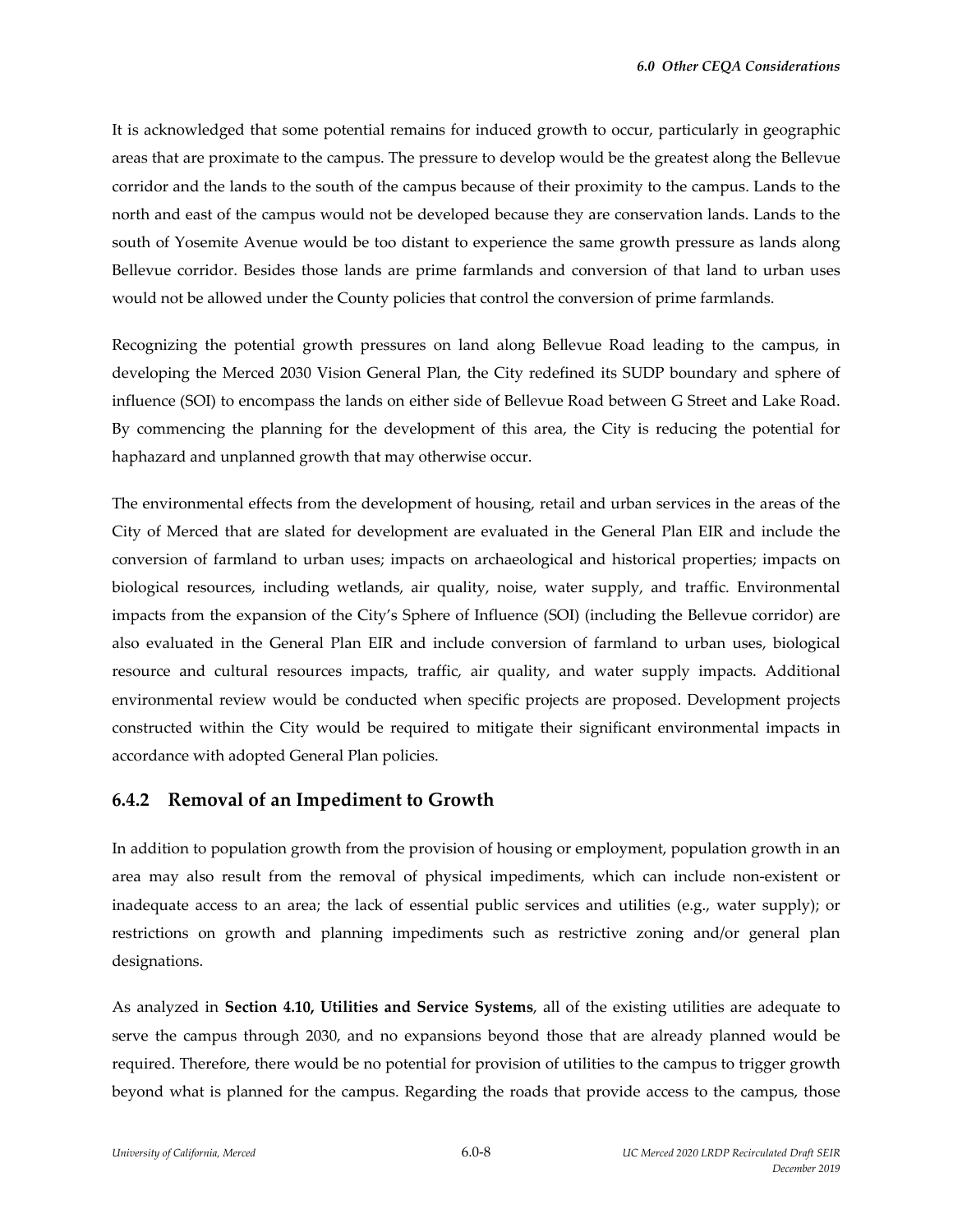roadways would be improved and/or widened to serve the campus and would have the potential to improve access to undeveloped land along Lake and Bellevue Roads. However, those roadways would not be improved by the University but by the County as and when the County determines additional roadway capacity improvements are needed. For these reasons, the proposed project would not induce growth through the extension of infrastructure.

As noted above, growth can also be induced if restrictions to growth and other planning impediments are removed. The proposed project would not require any changes to land use designations or zoning as it would be implemented on land owned by the University. The project would also not cause any existing restrictions on growth on lands within the City's SUDP/SOI or within the unincorporated county to be removed.

### **6.4.3 Conclusion**

Implementation of the proposed project would induce growth within Merced County. However, the growth would be substantially less than previously projected for 2030. Although there would be growth pressures on lands adjacent to the campus, especially along the Bellevue corridor and to the south of the campus. However, the City has redefined its SUDP/SOI to encompass the Bellevue corridor in order to guide the development of this area. Therefore, the induced growth due to the campus would be adequately addressed by the land use planning that is underway. This land use planning would help reduce the environmental effects associated with the induced growth.